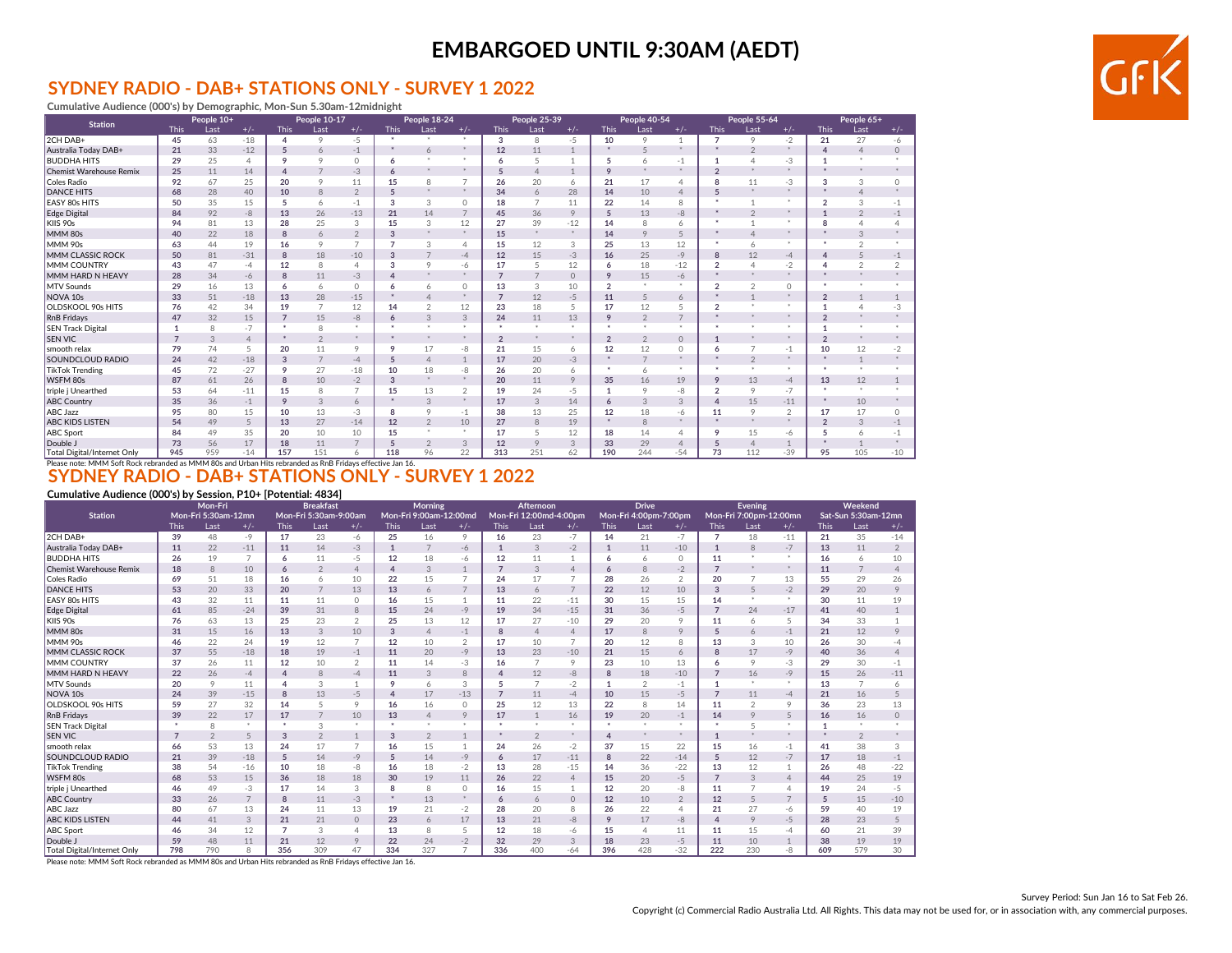#### **MELBOURNE RADIO - DAB+ STATIONS ONLY - SURVEY 1 2022 Cumulative Audience (000's) by Demographic, Mon-Sun 5.30am-12midnight**

| <b>Station</b>                                  |                | People 10+     |        |                | People 10-17                                              |                |                        | People 18-24   |                      |                | People 25-39   |                |                | People 40-54   |                |                | People 55-64   |                |                | People 65+    |               |
|-------------------------------------------------|----------------|----------------|--------|----------------|-----------------------------------------------------------|----------------|------------------------|----------------|----------------------|----------------|----------------|----------------|----------------|----------------|----------------|----------------|----------------|----------------|----------------|---------------|---------------|
|                                                 | <b>This</b>    | Last           | $+/-$  | <b>This</b>    | Last                                                      | $+/-$          | <b>This</b>            | Last           | $+/-$                | <b>This</b>    | Last           | $+/-$          | <b>This</b>    | Last           | $+/-$          | <b>This</b>    | Last           | $+/-$          | <b>This</b>    | Last          | $+/-$         |
| Australia Today DAB+                            | 11             | 42             | $-31$  | $\overline{4}$ | 5                                                         | $-1$           | 3                      | 6              | $-3$                 | *              | 13             | *              | $\overline{2}$ | 8              | $-6$           | $\overline{2}$ | 3              | $-1$           | $\cdot$        | 8             | $\frac{1}{2}$ |
| <b>BUDDHA HITS</b>                              | 19             | 29             | $-10$  | 3              |                                                           |                | 5                      | 3              | $\overline{2}$       | 3              | 12             | $-9$           | 3              | $\overline{4}$ | $-1$           | $\mathbf{1}$   | 6              | $-5$           | 3              |               | $-1$          |
| <b>Chemist Warehouse Remix</b>                  | 15             | 18             | $-3$   | 6              | 10                                                        | $-4$           | $\star$                |                | $\pm$                | $\overline{5}$ | $\overline{1}$ | $\overline{4}$ |                | 5              | $-4$           | $\overline{2}$ |                |                | $\overline{2}$ |               | $\mathcal{L}$ |
| Coles Radio                                     | 85             | 69             | 16     | 14             | 17                                                        | $-3$           | 16                     | 12             | $\overline{4}$       | 21             | 20             |                | 22             | 13             | 9              | 11             | 5              | $\overline{a}$ |                |               | $\Omega$      |
| <b>DANCE HITS</b>                               | 71             | 35             | 36     | 18             |                                                           | *              | 16                     | 6              | 10                   | 25             | 19             | 6              | $\mathsf{Q}$   | 6              | 3              | $\overline{2}$ | 3              | $-1$           |                |               | $-1$          |
| <b>EASY 80s HITS</b>                            | 46             | 20             | 26     | 12             | 5                                                         | $\overline{ }$ | 6                      |                | $\ddot{\phantom{1}}$ | 4              | $\overline{4}$ | $\Omega$       | 13             | $\star$        |                | 6              | 5              |                | 5              |               | $\Omega$      |
| Edge Digital                                    | 13             | 27             | $-14$  | 5              | 8                                                         | $-3$           |                        | $\mathfrak{D}$ | $\overline{2}$       | Δ              | 10             | $-6$           |                | $\overline{2}$ | $\sim$         |                |                |                |                |               | $\mathcal{R}$ |
| GOLD 80s                                        | 71             | 121            | $-50$  | 17             | 17                                                        | $\Omega$       | $\overline{2}$         | 3              | $-1$                 | 14             | 13             |                | 23             | 43             | $-20$          | 11             | 22             | $-11$          |                | 24            | $-20$         |
| KIIS 90s                                        | 75             | 99             | $-24$  | 32             | 17                                                        | 15             | 14                     |                | 8                    | 17             | 31             | $-14$          | 12             | 25             | $-13$          | $\overline{2}$ | 10             | -8             |                | 10            | $\mathcal{R}$ |
| MMM 80s                                         | 23             | 41             | $-18$  | 6              | 6                                                         | $\Omega$       | $\bullet$              |                | $\ddot{\phantom{1}}$ | 3              | 12             | $-9$           | -1             | 18             | $-17$          | 12             | 6              | 6              | ۰              |               |               |
| MMM 90s                                         | 34             | 37             | $-3$   | $\overline{7}$ | $\overline{2}$                                            |                | 3                      | $\epsilon$     | $-3$                 |                | $\overline{2}$ | $\overline{2}$ | 16             | 13             | 3              | 5              | 9              | $-\Delta$      |                |               |               |
| <b>MMM CLASSIC ROCK</b>                         | 66             | 73             | $-7$   | 14             | 12                                                        | $\mathcal{P}$  | 15                     | $\mathcal{R}$  | $\overline{7}$       | 5              | 14             | $-9$           | 11             | 13             | $-2$           | 18             | 19             | $-1$           | 3              |               | $-4$          |
| <b>MMM COUNTRY</b>                              | 29             | 37             | $-8-$  | $\Delta$       | $\Delta$                                                  | $\Omega$       | $\boldsymbol{\Lambda}$ |                | $\star$              | $\circ$        | 22             | $-13$          | 6              | $\overline{2}$ | $\overline{4}$ | 3              | 6              | $-3$           | 3              |               | $\Omega$      |
| MMM HARD N HEAVY                                | 39             | 41             | $-2$   | 16             | 6                                                         | 10             | $\star$                | $\circ$        | $\cdot$              | 9              | 9              | $\Omega$       | 14             | 9              | 5              | $\star$        | 6              |                | ۰              |               |               |
| <b>NOVA Noughties</b>                           | 60             | 61             | $-1$   | 9              | 13                                                        | $-4$           | 6                      | 11             | $-5$                 | 28             | 17             | 11             | 13             | 15             | $-2$           | $\Delta$       | $\mathcal{P}$  | $\overline{2}$ |                |               |               |
| <b>OLDSKOOL 90s HITS</b>                        | 50             | 38             | 12     | 10             | 7                                                         | 3              |                        |                | $\star$              | 16             | 14             | $\overline{2}$ | 18             | 10             | 8              | 6              | 5              |                |                |               |               |
| <b>RnB</b> Fridavs                              | 43             | 23             | 20     | 9              | 8                                                         |                | 5                      |                | $\rightarrow$        | 26             | 13             | 13             | $\overline{a}$ | $\overline{2}$ |                | $\star$        | ÷.             | ÷.             |                |               |               |
| <b>RSN</b> Extra                                | $\overline{7}$ | 22             | $-15$  | 6              |                                                           |                | $\star$                | $\bullet$      | $\ddot{\phantom{1}}$ | $\star$        | 8              | $\star$        |                | $\Delta$       | $\star$        | $\overline{2}$ | $\overline{2}$ | $\Omega$       | $\star$        | $\mathcal{R}$ |               |
| Rythmos                                         | 6              | $\overline{7}$ | $-1$   | $\Delta$       |                                                           |                |                        |                | $\star$              |                |                | *              |                | 3              | $\frac{1}{2}$  | $\star$        | ٠              | ÷.             | $\overline{2}$ |               |               |
| <b>SEN Fanatic</b>                              | 13             | $\overline{7}$ | 6      | $\overline{2}$ |                                                           |                |                        |                | $\alpha$             | 3              | $\overline{5}$ | $-2$           |                | $\mathfrak{D}$ | $\star$        | $\overline{2}$ |                |                |                |               |               |
| SEN Sydney DAB+                                 | 6              | 11             | $-5$   | $\overline{2}$ |                                                           |                |                        |                | $\frac{1}{2}$        |                | 6              | $-2$           |                | 5              | $\star$        |                |                |                |                |               |               |
| <b>SEN Track Digital</b>                        | 14             | 23             | -9     | 5              | 6                                                         | $-1$           | $\overline{a}$         |                | $\cdot$              | $\overline{7}$ | 12             | $-5$           |                | $\overline{2}$ | $\cdot$        | $\star$        |                |                | $\star$        | 3             |               |
| smooth relax                                    | 71             | 83             | $-12$  | 17             | 6                                                         | 11             | 3                      | 3              | $\circ$              | 12             | 13             | $-1$           | 18             | 25             | $-7$           | 10             | 20             | $-10$          | 12             | 15            | $-3$          |
| SOUNDCLOUD RADIO                                | 37             | 30             | 7      | 8              | 4                                                         | $\Delta$       | 8                      | 5              | 3                    | 16             | 17             | $-1$           |                | 3              |                | $\overline{2}$ |                |                | $\star$        |               |               |
| <b>TikTok Trending</b>                          | 70             | 51             | 19     | 26             | 26                                                        | $\Omega$       | 18                     | $\circ$        | 9                    | 20             | $\overline{4}$ | 16             | $\overline{7}$ | 8              | $-1$           |                | $\overline{2}$ |                |                |               |               |
| triple j Unearthed                              | 67             | 59             | 8      | 21             | 13                                                        | 8              | 21                     | 3              | 18                   | 11             | 31             | $-20$          | 12             | $\overline{7}$ | 5              | $\overline{2}$ | $\overline{4}$ | $-2$           | $\star$        |               |               |
| <b>ABC Country</b>                              | 48             | 56             | -8     | 9              | $\overline{2}$                                            |                | 4                      | 3              | $\mathbf{1}$         | 9              | 6              | 3              | ⊿              | 15             | $-11$          | $\overline{4}$ | 12             | -8             | 18             | 18            | $\circ$       |
| <b>ABC Jazz</b>                                 | 68             | 79             | $-11$  | 11             | 10                                                        |                | R                      | $\mathcal{P}$  | 6                    | 15             | 21             | $-6$           | 18             | 20             | $-2$           | 5              | $\overline{5}$ | $\Omega$       | 12             | 21            | $-9$          |
| <b>ABC KIDS LISTEN</b>                          | 34             | 58             | $-24$  | 12             | 18                                                        | $-6$           |                        | $\mathfrak{D}$ | $\rightarrow$        | 16             | 21             | $-5$           |                | 8              | $-4$           |                | 3              | $-2$           | $\star$        |               |               |
| <b>ABC</b> Sport                                | 62             | 44             | 18     | 11             |                                                           |                | 6                      |                | $\cdot$              | 23             | 13             | 10             | 7              | 11             | $-4$           | 6              | 8              | $-2$           | 9              | 11            | $-2$          |
| Double J                                        | 76             | 46             | 30     | 13             | 6                                                         |                | $\overline{7}$         | 3              | $\overline{4}$       | 25             | 17             | 8              | 27             | 10             | 17             | 4              | $\overline{2}$ | $\overline{2}$ |                | 8             |               |
| <b>Total Digital/Internet Only</b>              | 877            | 977            | $-100$ | 138            | 138                                                       | $\cap$         | 106                    | 82             | 24                   | 252            | 240            | 12             | 210            | 257            | $-47$          | 88             | 120            | $-32$          | 83             | 140           | $-57$         |
| Please note: MMM Soft Rock rebranded as MMM 80s |                |                |        |                | and Urban Hits rebranded as RnB Fridays effective Jan 16. |                |                        |                |                      |                |                |                |                |                |                |                |                |                |                |               |               |

### **MELBOURNE RADIO - DAB+ STATIONS ONLY - SURVEY 1 2022**

#### **Cumulative Audience (000's) by Session, P10+ [Potential: 4902]**

|                                    |                | Mon-Fri             |              |                | <b>Breakfast</b>      |                |                | <b>Morning</b>         |                |                | Afternoon              |                |                | <b>Drive</b>          |                |                | Evening                |                |                | Weekend             |                |
|------------------------------------|----------------|---------------------|--------------|----------------|-----------------------|----------------|----------------|------------------------|----------------|----------------|------------------------|----------------|----------------|-----------------------|----------------|----------------|------------------------|----------------|----------------|---------------------|----------------|
| <b>Station</b>                     |                | Mon-Fri 5:30am-12mn |              |                | Mon-Fri 5:30am-9:00am |                |                | Mon-Fri 9:00am-12:00md |                |                | Mon-Fri 12:00md-4:00pm |                |                | Mon-Fri 4:00pm-7:00pm |                |                | Mon-Fri 7:00pm-12:00mn |                |                | Sat-Sun 5:30am-12mn |                |
|                                    | <b>This</b>    | Last                | $+/-$        | <b>This</b>    | Last                  | $+/-$          | <b>This</b>    | Last                   | $+/-$          | <b>This</b>    | Last                   | $+/-$          | <b>This</b>    | Last                  | $+/-$          | <b>This</b>    | Last                   | $+/-$          | <b>This</b>    | Last                | $+/-$          |
| Australia Today DAB+               | $\overline{7}$ | 33                  | $-26$        | $\overline{2}$ | 10                    | -8             | $\mathbf{3}$   | 12                     | $-9$           | *              | 8                      |                | $\overline{2}$ | 9                     | $-7$           | $\overline{2}$ | 6                      | $-4$           | 4              | 11                  | $-7$           |
| <b>BUDDHA HITS</b>                 | 17             | 24                  | $-7$         | 9              | 9                     | $\Omega$       | 6              | 11                     | $-5$           |                | 8                      | $-1$           | 9              | 13                    | $-4$           | 3              |                        | $\sim$         |                | $\overline{7}$      | $\Omega$       |
| <b>Chemist Warehouse Remix</b>     | 11             | 16                  | $-5$         | $\overline{4}$ | 5                     | $-1$           | 6              | $\overline{4}$         | $\overline{2}$ | $\mathbf{A}$   | 5                      | $-1$           | $\overline{4}$ | 10                    | $-6$           | $\overline{7}$ | 3                      | $\Delta$       | $\circ$        | 6                   | $\mathcal{R}$  |
| Coles Radio                        | 68             | 53                  | 15           | 20             | 12                    | 8              | 27             | 22                     | 5              | 34             | 22                     | 12             | 38             | 28                    | 10             | 24             | 17                     | $\overline{ }$ | 43             | 34                  | $\circ$        |
| <b>DANCE HITS</b>                  | 58             | 29                  | 29           | 18             | 11                    | $\overline{7}$ | 24             | 16                     | 8              | 33             | 11                     | 22             | 18             | 19                    | $-1$           | 11             | 3                      | 8              | 34             | 16                  | 18             |
| EASY 80s HITS                      | 26             | 12                  | 14           | $\Delta$       | 5                     | $-1$           | 3              |                        | $\overline{2}$ | 10             |                        | 9              | 11             | $\star$               | $\ast$         | R              | 6                      | $\mathcal{P}$  | 34             | 9                   | 25             |
| <b>Edge Digital</b>                | 9              | 16                  | $-7$         | $\overline{4}$ | $\mathfrak{D}$        | $\overline{2}$ | 3              | $\overline{2}$         |                |                | $\overline{7}$         | $-6$           | $\overline{2}$ | 5                     | $-3$           | $\Delta$       | $\overline{4}$         | $\Omega$       | 8              | 11                  | $-3$           |
| GOLD 80s                           | 51             | 99                  | $-48$        | 16             | 51                    | $-35$          | 21             | 44                     | $-23$          | 23             | 37                     | $-14$          | 12             | 28                    | $-16$          | 14             | 13                     | $\mathbf{1}$   | 35             | 49                  | $-14$          |
| KIIS 90s                           | 63             | 75                  | $-12$        | 26             | 25                    | $\mathbf{1}$   | 26             | 21                     | 5              | 32             | 19                     | 13             | 22             | 33                    | $-11$          | 20             | 20                     | $\circ$        | 30             | 46                  | $-16$          |
| MMM 80s                            | 21             | 32                  | $-11$        | 6              | 9                     | -3             | 9              | 8                      |                | 11             | 12                     | $-1$           | 10             | 11                    | $-1$           | 3              | 14                     | $-11$          | 8              | 20                  | $-12$          |
| <b>MMM 90s</b>                     | 28             | 28                  | $\circ$      | 11             | 5                     | 6              | 9              | 12                     | $-3$           | 11             | 15                     | $-4$           | 8              | 20                    | $-12$          | 9              | 14                     | $-5$           | 21             | 24                  | $-3$           |
| MMM CLASSIC ROCK                   | 65             | 57                  | 8            | 23             | 24                    | $-1$           | 26             | 19                     | 7              | 24             | 31                     | $-7$           | 28             | 14                    | 14             | 15             | 15                     | $\Omega$       | 26             | 34                  | $-8$           |
| MMM COUNTRY                        | 22             | 31                  | $-9$         | 9              | 13                    | $-4$           | 15             | 8                      | $\overline{7}$ | 11             | 22                     | $-11$          | 11             | 16                    | $-5$           | 11             | 10                     |                | 20             | 27                  | $-7$           |
| MMM HARD N HEAVY                   | 36             | 39                  | -3           | 11             | 15                    | $-4$           | 11             | 11                     | $\circ$        | 19             | 22                     | $-3$           | 14             | 23                    | $-9$           | 11             | 17                     | -6             | 17             | 25                  | $-8$           |
| <b>NOVA Noughties</b>              | 43             | 44                  | $-1$         | 23             | 21                    | $\overline{2}$ | 26             | 16                     | 10             | 25             | 23                     | $\overline{2}$ | 20             | 18                    | $\overline{2}$ | 10             | 9                      |                | 38             | 29                  |                |
| OLDSKOOL 90s HITS                  | 33             | 29                  | Δ            | 11             | 3                     | 8              | 11             | 9                      | $\mathfrak{D}$ | 17             | 13                     | $\Delta$       | 11             | 11                    | $\Omega$       | 9              | 5                      | Δ              | 32             | 15                  | 17             |
| RnB Fridays                        | 35             | 17                  | 18           | 5              | 10                    | $-5$           | 12             | 5                      | $\overline{7}$ | 15             | 8                      | $\overline{7}$ | 21             | 8                     | 13             | 10             | $\overline{2}$         | 8              | 13             | 11                  | $\mathfrak{D}$ |
| <b>RSN Extra</b>                   | 5              | 15                  | $-10$        | $\overline{2}$ | 8                     | -6             | $\star$        | $\mathfrak{D}$         | $\bullet$      | $\star$        | 5                      |                | $\star$        | $\circ$               | $\star$        |                | $\alpha$               | $\rightarrow$  | $\overline{2}$ | 6                   |                |
| Rythmos                            | 6              | 5                   | $\mathbf{1}$ | $\overline{4}$ | $\mathbf{1}$          | 3              | $\overline{2}$ | $\mathcal{H}$          |                | $\mathfrak{D}$ | $\sim$                 |                | $\overline{2}$ |                       | 1              | $\mathcal{P}$  | $\Delta$               | $-2$           |                | 3                   |                |
| <b>SEN Fanatic</b>                 | R              | $\overline{7}$      |              |                |                       | 3              | 3              |                        | $\overline{2}$ |                | 4                      |                | 5              | $\overline{2}$        | 3              | $\mathcal{P}$  | $\overline{2}$         | $\Omega$       | 10             |                     |                |
| SEN Sydney DAB+                    | 6              | 11                  | $-5$         | $\overline{2}$ | $\overline{5}$        | $-3$           | 4              | $\mathcal{H}$          |                | $\Delta$       | $\overline{2}$         | $\mathfrak{D}$ | $\Delta$       | 9                     | $-5$           |                | $\Delta$               |                |                | $\mathcal{M}$       |                |
| <b>SEN Track Digital</b>           | 6              | 18                  | $-12$        | $\overline{2}$ |                       | $\mathcal{M}$  | $\star$        | 10                     | $\star$        | $\overline{2}$ | 10                     | $-8$           | $\overline{2}$ | 9                     | $-7$           | 1              | $\bullet$              | $\star$        | R              | 14                  | $-6$           |
| smooth relax                       | 60             | 63                  | $-3$         | 26             | 25                    | $\mathbf{1}$   | 13             | 27                     | $-14$          | 18             | 22                     | $-4$           | 18             | 25                    | $-7$           | 22             | 10                     | 12             | 34             | 46                  | $-12$          |
| SOUNDCLOUD RADIO                   | 32             | 23                  | 9            | 11             | 7                     | $\overline{4}$ | 16             | 8                      | 8              | 21             | 12                     | 9              | 16             | 5                     | 11             |                | $\overline{7}$         | $\star$        | 13             | 11                  | $\mathcal{P}$  |
| <b>TikTok Trending</b>             | 55             | 45                  | 10           | 11             | 17                    | $-6$           | 17             | 18                     | $-1$           | 27             | 17                     | 10             | 35             | 21                    | 14             | 26             | 27                     | $-1$           | 43             | 27                  | 16             |
| triple j Unearthed                 | 53             | 42                  | 11           | 24             | 5                     | 19             | 17             | 11                     | 6              | 9              | 22                     | $-13$          | 18             | 24                    | -6             | 14             | 9                      | 5              | 28             | 33                  | $-5$           |
| <b>ABC Country</b>                 | 43             | 43                  | $\Omega$     | 8              | 21                    | $-13$          | 17             | 26                     | $-9$           | 27             | 15                     | 12             | 10             | 12                    | $-2$           | $\Delta$       | 9                      | $-5$           | 17             | 21                  | $-4$           |
| <b>ABC Jazz</b>                    | 61             | 63                  | $-2$         | 10             | 5                     | 5              | 25             | 13                     | 12             | 19             | 36                     | $-17$          | 18             | 38                    | $-20$          | 27             | 18                     | 9              | 45             | 44                  |                |
| <b>ABC KIDS LISTEN</b>             | 26             | 50                  | $-24$        | 10             | 15                    | $-5$           | 12             | 18                     | $-6$           |                | 19                     | $-15$          | 14             | 16                    | $-2$           | $\Delta$       | 11                     | $-7$           | 17             | 19                  | $-2$           |
| <b>ABC Sport</b>                   | 33             | 24                  | 9            | 9              | 15                    | -6             | 10             | $\overline{7}$         | 3              | 21             | 6                      | 15             | 5              | 3                     | $\overline{2}$ | 12             | 8                      | 4              | 38             | 23                  | 15             |
| Double J                           | 55             | 44                  | 11           | 26             | 11                    | 15             | 16             | 20                     | $-4$           | 33             | 23                     | 10             | 36             | 25                    | 11             | 23             | $\overline{7}$         | 16             | 46             | 23                  | 23             |
| <b>Total Digital/Internet Only</b> | 700            | 783                 | $-83$        | 282            | 329                   | $-47$          | 328            | 367                    | $-39$          | 394            | 407                    | $-13$          | 363            | 380                   | $-17$          | 246            | 208                    | 38             | 549            | 554                 | $-5$           |

Please note: MMM Soft Rock rebranded as MMM 80s and Urban Hits rebranded as RnB Fridays effective Jan 16.

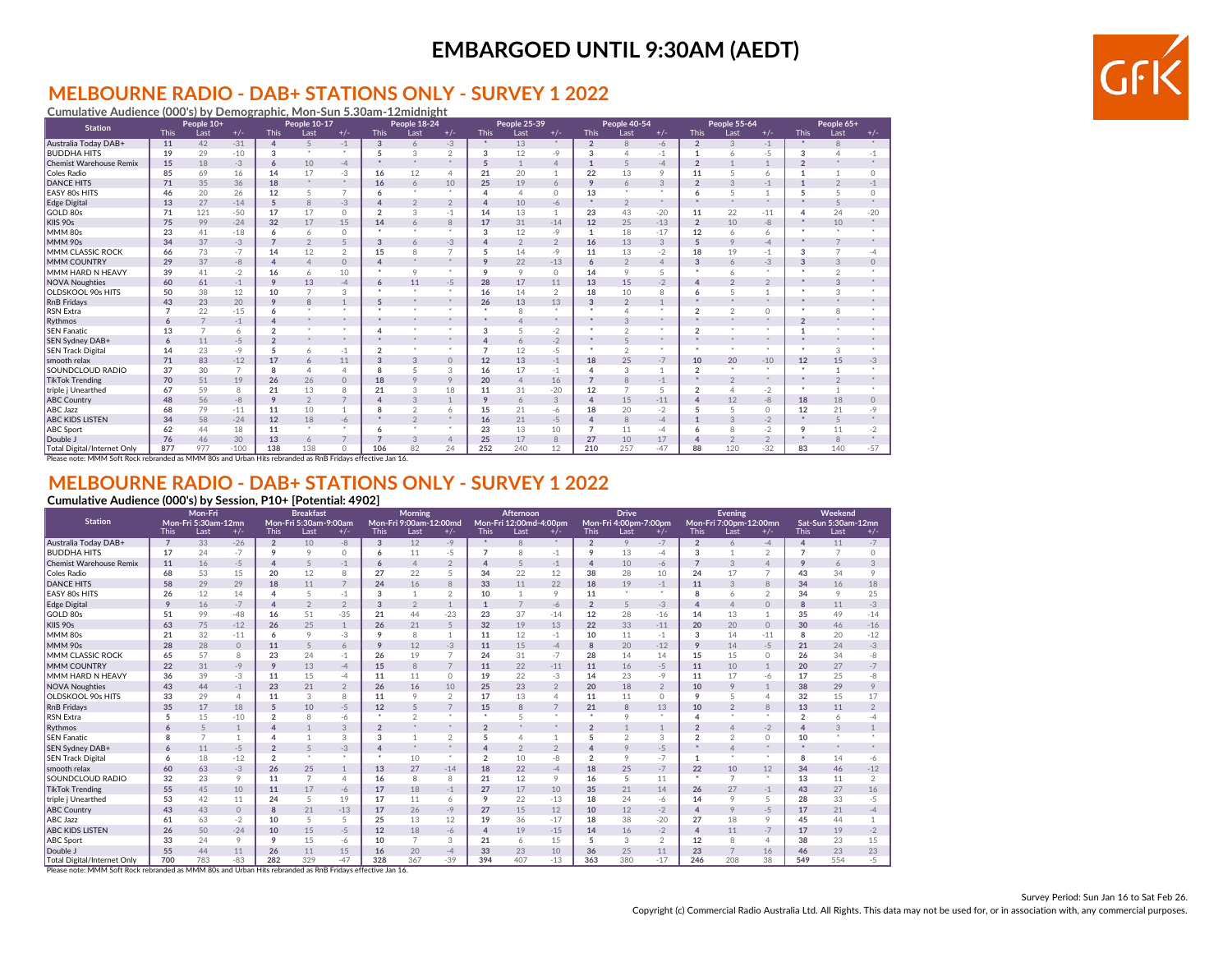# **BRISBANE RADIO - DAB+ STATIONS ONLY - SURVEY 1 2022**

**Cumulative Audience (000's) by Demographic, Mon-Sun 5.30am-12midnight**

| <b>Station</b>                     |             | People 10+ |         |             | People 10-17 |                |             | People 18-24 |         |             | People 25-39 |          |             | People 40-54 |          |             | People 55-64 |          |             | People 65+ |       |
|------------------------------------|-------------|------------|---------|-------------|--------------|----------------|-------------|--------------|---------|-------------|--------------|----------|-------------|--------------|----------|-------------|--------------|----------|-------------|------------|-------|
|                                    | <b>This</b> | Last       | $+/-$   | <b>This</b> | Last         | $+/-$          | <b>This</b> | Last         | $+/-$   | <b>This</b> | Last         | $+/-$    | <b>This</b> | Last         | $+/-$    | <b>This</b> | Last         | $+/-$    | <b>This</b> | Last       | $+/-$ |
| 97.3 The 80s                       | 63          | 43         | 20      | 13          |              | 6              |             |              |         |             | 6            |          | 21          | 15           | 6        |             |              | ◠        | 11          |            |       |
| 97.3 The 90s                       | 80          | 37         | 43      | 13          |              | 6              |             |              |         | 28          |              | 20       | 23          | 11           | 12       |             |              | $\Omega$ |             |            |       |
| Australia Today DAB+               |             | 13         | -8      |             |              |                |             |              |         |             |              |          |             |              | $\Omega$ |             |              |          |             |            |       |
| <b>BUDDHA HITS</b>                 |             | 8          |         |             |              |                |             |              |         |             |              |          |             |              | $\circ$  |             |              |          |             |            |       |
| Chemist Warehouse Remix            | 12          |            |         |             |              | $\Omega$       |             |              |         |             |              |          |             |              |          |             |              |          |             |            |       |
| Coles Radio                        | 44          | 45         |         |             |              | $\circ$        |             |              |         | 18          | 18           | $\Omega$ |             |              | $-2$     | 8           | $\circ$      | $-1$     |             |            |       |
| <b>DANCE HITS</b>                  | 21          |            | 12      | 11          |              | 10             |             |              |         |             |              |          |             |              |          |             |              |          |             |            |       |
| EASY 80s HITS                      | 19          | 6          | 13      |             |              |                |             |              |         |             |              |          |             |              |          |             |              |          |             |            |       |
| Edge Digital                       |             | 16         | $-14$   |             |              |                |             |              |         |             |              | $-7$     |             |              | $\star$  |             |              |          |             |            |       |
| <b>iHeartCountry</b>               |             | 15         | -6      |             |              |                |             |              | $-2$    |             |              | $-3$     |             |              | $-4$     |             |              | $\Omega$ |             |            |       |
| MMM 80s                            |             | 15         | $-9$    |             |              | $-1$           |             |              |         |             |              |          |             |              | $-2$     |             |              |          |             |            |       |
| MMM 90s                            |             | 19         | $-2$    |             |              | $-1$           |             |              |         |             |              |          |             | 13           | $-4$     |             |              |          |             |            |       |
| MMM CLASSIC ROCK                   | 24          | 34         | $-10$   |             |              | -5             |             |              | $-2$    |             |              |          |             |              | -1       |             |              | -4       |             |            |       |
| MMM COUNTRY                        | 14          | 15         | $-1$    |             |              |                |             |              |         |             |              |          |             |              | 3        |             |              |          |             |            |       |
| MMM HARD N HEAVY                   | 15          | $\circ$    |         |             |              |                |             |              |         |             |              |          |             |              |          |             |              |          |             |            |       |
| NOVA 90s                           | 33          | 26         |         |             |              | $\overline{2}$ |             |              |         | 13          | 13           | $\Omega$ |             |              | $-1$     |             |              | $\Omega$ |             |            |       |
| OLDSKOOL 90s HITS                  | 27          | 18         |         |             |              | -3             |             |              |         | 12          |              |          |             |              |          |             |              |          |             |            |       |
| <b>RnB Fridays</b>                 | 29          | 9          | 20      |             |              |                |             |              | $\circ$ | 10          | 6            |          |             |              |          |             |              |          |             |            |       |
| smooth                             | 26          | 36         | $-10$   |             |              |                |             |              |         |             | 10           | - 2      |             |              | -5       | 6           | 11           | $-5$     |             |            |       |
| smooth 80s                         | 17          | 16         |         |             |              |                |             |              |         |             |              | $-2$     |             |              | $-5$     |             |              |          |             |            |       |
| <b>SOUNDCLOUD RADIO</b>            | 17          | 8          | $\circ$ |             |              |                |             |              | c       |             |              |          |             |              | $\star$  |             |              |          |             |            |       |
| <b>TikTok Trending</b>             | 27          | 17         | 10      | 12          |              |                |             |              |         |             |              |          |             |              | -6       |             |              |          |             |            |       |
| triple j Unearthed                 | 39          | 36         |         |             |              |                |             |              |         |             |              | $-2$     |             |              | $\Omega$ |             |              | $-2$     |             |            |       |
| <b>ABC Country</b>                 | 23          | 20         | 3       |             |              |                |             |              |         |             |              |          |             |              | $-8$     |             |              | $-2$     |             |            |       |
| <b>ABC Jazz</b>                    | 14          | 20         | -6      |             |              | $-1$           |             |              | $-1$    |             |              | $\cap$   |             |              | $\Omega$ |             |              |          |             |            |       |
| <b>ABC KIDS LISTEN</b>             | 29          | 15         | 14      | 11          |              | 10             |             |              |         | 14          | 6            |          |             |              | $-1$     |             |              |          |             |            |       |
| <b>ABC Sport</b>                   | 18          |            | 14      |             |              |                |             |              |         |             |              |          |             |              |          |             |              |          |             |            |       |
| Double J                           | 37          | 27         | 10      |             |              | $-2$           |             |              |         | 20          | 3            | 17       | 12          |              |          |             |              | $-2$     |             |            |       |
| <b>Total Digital/Internet Only</b> | 468         | 431        | 37      | 77          |              | 26             | 55          |              | 12      | 132         | 105          | 27       | 109         | 121          | $-12$    | 41          | 59           | $-18$    | 55          | 52         |       |

#### **Cumulative Audience (000's) by Session, P10+ [Potential: 2192]**

| <b>Station</b>              | Mon-Fri<br>Mon-Fri 5:30am-12mn |               |          |                 | <b>Breakfast</b><br>Mon-Fri 5:30am-9:00am |               |             | <b>Morning</b><br>Mon-Fri 9:00am-12:00md |              |      | <b>Afternoon</b><br>Mon-Fri 12:00md-4:00pm |          |                 | <b>Drive</b><br>Mon-Fri 4:00pm-7:00pm |          |             | Evening<br>Mon-Fri 7:00pm-12:00mn |          |                 | Weekend<br>Sat-Sun 5:30am-12mn |       |
|-----------------------------|--------------------------------|---------------|----------|-----------------|-------------------------------------------|---------------|-------------|------------------------------------------|--------------|------|--------------------------------------------|----------|-----------------|---------------------------------------|----------|-------------|-----------------------------------|----------|-----------------|--------------------------------|-------|
|                             | <b>This</b>                    | Last          | $+/-$    | <b>This</b>     | Last                                      | $+/-$         | <b>This</b> | Last                                     | $+/-$        | This | Last                                       | $+/-$    | <b>This</b>     | Last                                  | $+/-$    | <b>This</b> | Last                              | $+/-$    | <b>This</b>     | Last                           | $+/-$ |
| 97.3 The 80s                | 53                             | 37            | 16       | $\overline{23}$ | 14                                        | 9             | 18          | 12                                       | <sup>6</sup> | 27   | 16                                         | 11       | $\overline{22}$ |                                       |          | -11         | 10                                |          | $\overline{33}$ | 19                             | 14    |
| 97.3 The 90s                | 65                             | 33            | 32       | 30              | 8                                         | 22            | 30          |                                          | 25           | 28   | 12                                         | 16       | 25              | 19                                    | 6        |             |                                   |          | 42              |                                | 35    |
| Australia Today DAB+        |                                | 13            | $-10$    | $\mathbf{r}$    |                                           | $*$           |             |                                          | $\cap$       |      | $\mathcal{R}$                              |          |                 |                                       | $\Omega$ |             |                                   |          |                 |                                |       |
| <b>BUDDHA HITS</b>          |                                | $\mathcal{B}$ | $\circ$  |                 |                                           | 2             |             |                                          |              |      |                                            |          |                 |                                       | $-1$     |             |                                   |          |                 |                                |       |
| Chemist Warehouse Remix     |                                |               | 3        |                 |                                           | $\Omega$<br>∠ |             |                                          |              |      |                                            |          |                 |                                       |          |             |                                   |          |                 |                                |       |
| <b>Coles Radio</b>          | 37                             | 42            | $-5$     | 15              | 16                                        | $-1$          | 18          | 15                                       |              | 20   | 18                                         |          | 14              | 18                                    | -4       |             |                                   |          | 20              |                                |       |
| <b>DANCE HITS</b>           | 18                             | $\circ$       | $\circ$  |                 |                                           | 6             |             |                                          |              |      | $\circ$                                    |          | 10              |                                       |          |             |                                   |          | 10              |                                |       |
| <b>EASY 80s HITS</b>        | 16                             |               | 11       |                 |                                           |               |             |                                          |              |      |                                            |          |                 |                                       | $\Omega$ |             |                                   |          | 10              |                                |       |
| Edge Digital                |                                | 15            | $-13$    |                 |                                           | $-5$          |             |                                          |              |      |                                            |          |                 |                                       |          |             |                                   |          |                 |                                |       |
| <b>iHeartCountry</b>        |                                | 12            | -6       |                 |                                           |               |             |                                          | $-2$         |      |                                            | $-3$     |                 |                                       |          |             |                                   | -6       |                 |                                |       |
| MMM 80s                     |                                | 12            |          |                 |                                           | $-2$          |             | $\sim$                                   |              |      |                                            |          |                 |                                       |          |             |                                   |          |                 |                                |       |
| MMM 90s                     | 15                             | 16            | $-1$     |                 |                                           | 3             |             | 11                                       | -6           |      | $\circ$                                    |          |                 |                                       | $-1$     |             |                                   | $\Omega$ |                 | 10                             |       |
| MMM CLASSIC ROCK            | 18                             | 30            | $-12$    | 10              |                                           | -6            |             | 13                                       | $-5$         |      | 15                                         | -6       |                 |                                       | -8       |             |                                   | $-2$     | 13              | 12                             |       |
| <b>IMMM COUNTRY</b>         | 12                             | 15            | $-3$     |                 |                                           | $\Omega$      |             |                                          |              |      | 8                                          | $-1$     |                 | 13                                    | -6       |             |                                   |          | 10              | 11                             |       |
| MMM HARD N HEAVY            | 14                             | 9             |          | 10              |                                           | Ô             |             |                                          |              |      |                                            |          |                 |                                       | $\sim$   |             |                                   |          |                 |                                |       |
| NOVA 90s                    | 24                             | 21            |          | 12              |                                           | 4             | 10          |                                          |              | 10   | 10                                         | $\Omega$ | 11              |                                       | $\Omega$ |             |                                   |          | 17              |                                |       |
| OLDSKOOL 90s HITS           | 19                             | 12            |          |                 |                                           | $-2$          |             |                                          |              | 12   | 6                                          | 6        |                 |                                       |          |             |                                   |          | 15              | 11                             |       |
| <b>RnB</b> Fridays          | 25                             | 6             | 19       | 12              |                                           | 10            | 11          |                                          |              | 14   |                                            | 12       | 12              |                                       | 9        |             |                                   | $\Omega$ | 10              | $\circ$                        |       |
| Ismooth                     | 17                             | 31            | $-14$    |                 | 14                                        | $-9$          |             | 13                                       | $-9$         |      | 12                                         |          |                 | 13                                    | $-7$     |             |                                   | $-4$     | 19              | 22                             |       |
| smooth 80s                  | 13                             | 13            | $\Omega$ |                 |                                           | -3            |             |                                          |              |      |                                            |          |                 |                                       | $\Omega$ |             |                                   | $-4$     |                 |                                |       |
| SOUNDCLOUD RADIO            | 13                             | 6             |          |                 |                                           | 3             |             |                                          |              |      |                                            |          |                 |                                       |          |             |                                   | -3       | 10              |                                |       |
| <b>TikTok Trending</b>      | 23                             | 15            | 8        | 14              | 10                                        | 4             |             |                                          |              | 12   |                                            |          | 12              |                                       | $\circ$  |             |                                   | $-2$     | 19              | 12                             |       |
| triple j Unearthed          | 30                             | 29            |          |                 | 13                                        | -3            |             |                                          |              |      |                                            |          |                 |                                       | $\Omega$ |             |                                   |          | 21              | 14                             |       |
| <b>ABC Country</b>          | 19                             | 15            |          |                 |                                           | $\Omega$      | 11          |                                          |              |      |                                            | $-3$     |                 |                                       |          |             |                                   |          | 12              | 10                             |       |
| <b>ABC Jazz</b>             | 12                             | 17            |          |                 |                                           |               |             |                                          |              |      |                                            |          |                 |                                       |          |             |                                   | -4       |                 | 13                             |       |
| <b>ABC KIDS LISTEN</b>      | 21                             | 14            |          |                 |                                           | $\circ$       |             | 8                                        | $\Omega$     | 10   |                                            | 8        | 11              |                                       | 8        |             |                                   |          | 16              |                                |       |
| <b>ABC</b> Sport            |                                | $\sim$        |          |                 |                                           | $\Omega$      |             |                                          |              |      |                                            |          |                 |                                       |          |             |                                   |          | 12              | 3                              |       |
| Double J                    | 29                             | 24            |          | 13              | 13                                        | $\circ$       | 10          | 10                                       | $\circ$      | 15   | 8                                          |          | 14              | 9                                     | 5        |             |                                   |          | 23              | 17                             |       |
| Total Digital/Internet Only | 388                            | 377           | 11       | 206             | 190                                       | 16            | 185         | 152                                      | 33           | 206  | 176                                        | 30       | 202             | 191                                   | 11       | 88          | 96                                | -8       | 315             | 255                            | 60    |

Please note: MMM Soft Rock rebranded as MMM 80s and Urban Hits rebranded as RnB Fridays effective Jan 16.

GF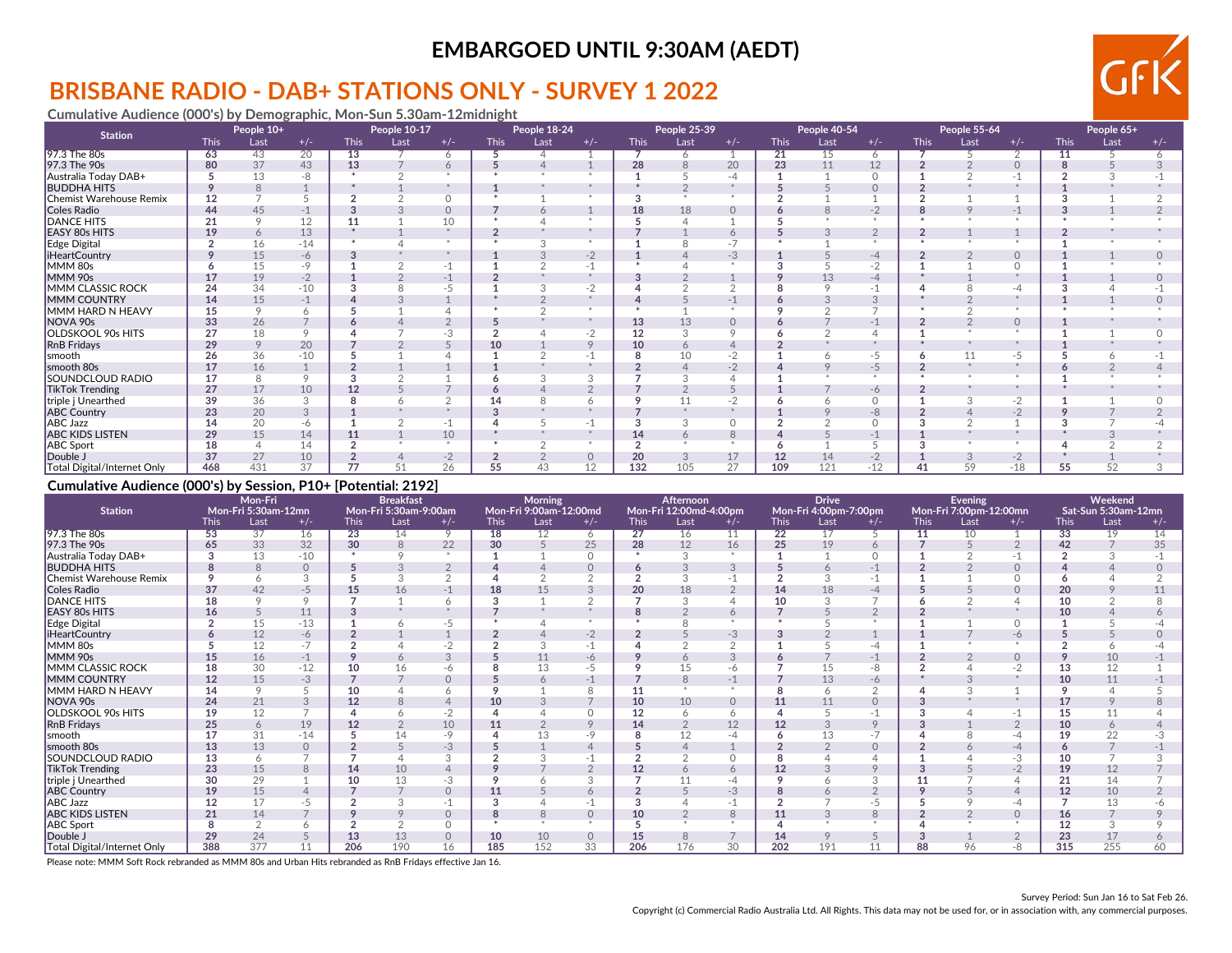# **ADELAIDE RADIO - DAB+ STATIONS ONLY - SURVEY 1 2022**

**Cumulative Audience (000's) by Demographic, Mon-Sun 5.30am-12midnight**

| <b>Station</b>              | People 10+  |      |       | People 10-17 |      |               | People 18-24 |      |          | People 25-39 |          |       | People 40-54 |      |                | People 55-64 |      |       | People 65+  |      |       |
|-----------------------------|-------------|------|-------|--------------|------|---------------|--------------|------|----------|--------------|----------|-------|--------------|------|----------------|--------------|------|-------|-------------|------|-------|
|                             | <b>This</b> | Last | $+/-$ | <b>This</b>  | Last | $+/-$         | <b>This</b>  | Last | $+/-$    | <b>This</b>  | Last     | $+/-$ | <b>This</b>  | Last | $+/-$          | <b>This</b>  | Last | $+/-$ | <b>This</b> | Last | $+/-$ |
| <b>BUDDHA HITS</b>          | 15          | 16   | $-1$  |              |      | $-2$          |              |      | $\Omega$ |              | 6        | $-1$  |              |      | $\circ$        |              |      |       |             |      |       |
| Chemist Warehouse Remix     |             | 8    | -1    |              |      | $-1$          |              |      |          |              |          |       |              |      | $\sqrt{2}$     |              |      |       |             |      |       |
| Coles Radio                 | 23          | 27   | $-4$  |              |      | -3            |              |      | $-2$     |              |          |       |              |      |                |              |      |       |             |      |       |
| <b>DANCE HITS</b>           | 14          | 11   | 3     |              |      | $\bigcap$     |              |      |          |              |          |       |              |      | $\sim$         |              |      |       |             |      |       |
| <b>EASY 80s HITS</b>        | 13          |      | 6     |              |      | -1            |              |      | $\Omega$ |              |          |       |              |      |                |              |      | ∠     |             |      |       |
| Edge Digital                |             |      |       |              |      | $\Omega$      |              |      |          |              |          |       |              |      |                |              |      |       |             |      |       |
| Mix 80s                     | 16          | 19   | $-3$  |              |      | $-1$          |              |      | $\Omega$ |              |          |       |              | 10   | $-5$           |              |      |       |             |      |       |
| Mix 90s                     | 14          | 22   |       |              |      | O             |              |      |          |              |          |       |              |      | -3             |              |      |       |             |      |       |
| MMM 80s                     | 12          | 11   |       |              |      |               |              |      |          |              |          |       |              |      |                |              |      |       |             |      |       |
| MMM 90s                     | 15          | 17   | -2    |              |      |               |              |      | -2       |              |          |       |              |      |                |              |      | -3    |             |      |       |
| MMM CLASSIC ROCK            | 19          | 28   | $-9$  |              |      | $-2$          |              |      | $\Omega$ |              |          |       |              |      | -4             |              |      | -5    |             |      |       |
| MMM HARD N HEAVY            | 8           |      |       |              |      | $\rightarrow$ |              |      |          |              |          |       |              |      |                |              |      |       |             |      |       |
| NOVA Throwbacks             | 20          | 18   |       |              |      | $-1$          |              |      | $-3$     |              |          |       |              |      |                |              |      |       |             |      |       |
| OLDSKOOL 90s HITS           | 17          | 12   |       |              |      |               |              |      |          |              |          |       |              |      |                |              |      |       |             |      |       |
| <b>RnB</b> Fridays          | 18          | 8    | 10    |              |      | $-1$          |              |      | $\Omega$ |              |          |       |              |      |                |              |      |       |             |      |       |
| smooth                      | 19          | 24   | -5    |              |      | $-2$          |              |      |          |              |          |       |              |      | $-2$           |              |      |       |             |      |       |
| smooth 90s                  |             |      | $-2$  |              |      |               |              |      |          |              |          |       |              |      |                |              |      |       |             |      |       |
| SOUNDCLOUD RADIO            |             |      |       |              |      | 3             |              |      |          |              |          |       |              |      | 0              |              |      |       |             |      |       |
| <b>TikTok Trending</b>      |             | 19   | $-10$ |              |      | -4            |              | 10   | $-5$     |              |          |       |              |      |                |              |      |       |             |      |       |
| triple j Unearthed          | 10          | 18   | -8    |              |      |               |              | 10   | $-1$     |              |          |       |              |      |                |              |      |       |             |      |       |
| <b>ABC Country</b>          | 16          | 10   | 6     |              |      |               |              |      | $-1$     |              |          |       |              |      | $\overline{2}$ |              |      |       |             |      |       |
| <b>ABC Jazz</b>             | 20          | 20   |       |              |      |               |              |      |          |              |          |       |              |      | $-2$           |              |      |       |             |      |       |
| <b>ABC KIDS LISTEN</b>      | 14          | 13   |       |              |      | $-2$          |              |      |          |              |          | 3     |              |      |                | $\Omega$     |      |       |             |      |       |
| <b>ABC</b> Sport            | 15          |      |       |              |      |               |              |      |          |              |          |       |              |      | $\circ$        |              |      | -1    |             |      |       |
| Double J                    | 23          | 21   |       |              |      | $-2$          |              |      |          | 10           | $\Omega$ | 8     |              |      | -3             |              |      | $-3$  |             |      |       |
| Total Digital/Internet Only | 253         | 261  |       | 26           | 30   | -4            | 23           | 41   | $-18$    | 70           | 45       | 25    | 61           | 67   | -6             | 36           | 40   | -4    | 37          | 39   |       |

#### **Cumulative Audience (000's) by Session, P10+ [Potential: 1174]**

|                             | Mon-Fri<br>Mon-Fri 5:30am-12mn |      |          |             | <b>Breakfast</b>              |          |             | Morning                        |               |             | Afternoon                      |          |              | <b>Drive</b>                  |                          |             | Evening                        |          |                 | Weekend                     |       |
|-----------------------------|--------------------------------|------|----------|-------------|-------------------------------|----------|-------------|--------------------------------|---------------|-------------|--------------------------------|----------|--------------|-------------------------------|--------------------------|-------------|--------------------------------|----------|-----------------|-----------------------------|-------|
| <b>Station</b>              | <b>This</b>                    | Last | $+/-$    | <b>This</b> | Mon-Fri 5:30am-9:00am<br>Last | $+/-$    | <b>This</b> | Mon-Fri 9:00am-12:00md<br>Last | $+/-$         | <b>This</b> | Mon-Fri 12:00md-4:00pm<br>Last | $+/-$    | <b>This</b>  | Mon-Fri 4:00pm-7:00pm<br>Last | $+/-$                    | <b>This</b> | Mon-Fri 7:00pm-12:00mn<br>Last | $+/-$    | <b>This</b>     | Sat-Sun 5:30am-12mn<br>Last | $+/-$ |
| <b>BUDDHA HITS</b>          | 12                             | 11   |          |             |                               | $\Delta$ | 6           | 4                              |               |             |                                | $\Omega$ | 3            |                               | $-1$                     |             |                                | $-1$     |                 | 10                          | -3    |
| Chemist Warehouse Remix     | 5                              |      |          | 3           |                               | $\Omega$ |             |                                | O             |             |                                |          | $\mathbf{3}$ |                               | $\Omega$                 |             |                                |          |                 |                             |       |
| Coles Radio                 | 17                             | 25   | -8       |             |                               |          |             | 10                             | $-4$          |             | 11                             | $-2$     | o            |                               | -3                       |             |                                | $\Omega$ | 12 <sup>2</sup> |                             |       |
| <b>DANCE HITS</b>           | 10                             | 10   |          |             |                               | $-3$     |             | $\sim$                         | $\Omega$      |             | 3                              |          |              |                               | $-1$                     | $\sim$      |                                |          |                 |                             |       |
| <b>EASY 80s HITS</b>        | 10                             |      |          |             |                               |          |             |                                |               |             |                                |          |              |                               | $\circ$                  |             |                                |          |                 |                             |       |
| <b>Edge Digital</b>         |                                |      |          |             |                               |          |             |                                |               |             |                                |          |              |                               | $\Omega$                 |             |                                | $-2$     |                 |                             |       |
| Mix 80s                     | 12                             | 17   | $-5$     |             |                               | -4       |             | $\circ$                        | $-2$          |             |                                | $-1$     |              |                               | $-2$                     |             |                                | $\Omega$ | 10              |                             |       |
| Mix 90s                     | 11                             | 19   | -8       |             |                               | $\Omega$ |             |                                |               |             | 10                             | -6       |              |                               | $\overline{\phantom{0}}$ |             |                                |          |                 |                             |       |
| MMM 80s                     |                                | 10   |          |             |                               | 3        |             |                                |               |             | 8                              | -3       |              |                               |                          |             |                                | -1       |                 |                             |       |
| MMM 90s                     | 12                             | 14   |          |             |                               | $-3$     |             | Õ                              | -6            |             |                                |          |              |                               | $-2$                     |             |                                | $\sim$   |                 |                             |       |
| <b>MMM CLASSIC ROCK</b>     | 15                             | 24   | $-9$     |             | 13                            | $-9$     | 11          | 14                             | $-3$          |             | 14                             | $-3$     |              |                               | $-3$                     |             |                                |          | 12 <sup>2</sup> | 14                          |       |
| MMM HARD N HEAVY            |                                |      |          |             |                               | $\Omega$ |             |                                | 3             |             |                                |          |              |                               |                          |             |                                |          |                 |                             |       |
| <b>NOVA Throwbacks</b>      | 14                             | 14   |          |             |                               |          |             |                                | $-3$          |             | 11                             | -5       |              |                               | $-2$                     |             |                                |          | 13              | 11                          |       |
| OLDSKOOL 90s HITS           | 13                             |      |          |             |                               |          |             |                                |               |             |                                |          |              |                               |                          |             |                                |          |                 |                             |       |
| <b>RnB</b> Fridays          | 17                             | 6    | 11       | 10          |                               | 8        |             |                                | 3             | 10          |                                | 6        |              |                               | $\Omega$                 |             |                                |          |                 |                             |       |
| smooth                      |                                | 19   | -3       |             |                               | -3       |             |                                | -3            |             | 13                             | -4       |              |                               |                          |             |                                |          |                 | 18                          |       |
| smooth 90s                  |                                |      |          |             |                               | $\Omega$ |             |                                |               |             |                                |          |              |                               | $\Omega$                 |             |                                | $-1$     |                 |                             |       |
| SOUNDCLOUD RADIO            |                                |      |          |             |                               |          |             |                                | -2            |             |                                |          |              |                               |                          |             |                                |          |                 |                             |       |
| <b>TikTok Trending</b>      | 8                              | 18   | $-10$    |             |                               | $-7$     |             |                                | $-2$          |             |                                | $-3$     |              | 11                            | -6                       |             |                                | $-4$     |                 | 13                          |       |
| triple j Unearthed          |                                | 13   | -4       |             |                               | -2       |             |                                | -5            |             |                                |          |              |                               |                          |             |                                |          |                 |                             |       |
| <b>ABC Country</b>          | 13                             | 9    | $\Delta$ |             |                               | 3        |             |                                | $\Omega$      |             |                                |          |              |                               |                          |             |                                |          |                 | 6                           |       |
| <b>ABC Jazz</b>             | 15                             | 16   | -1       |             |                               |          |             |                                | $-2$          |             |                                | -4       |              |                               |                          |             |                                |          | 11              | 13                          |       |
| <b>ABC KIDS LISTEN</b>      | 10                             | 11   | $-1$     | 3           | 3                             | $\circ$  |             | $\overline{2}$                 | $\mathcal{L}$ |             | 3                              | $\circ$  |              |                               | $\circ$                  | 3           | 3                              | $\Omega$ |                 | 6                           |       |
| <b>ABC</b> Sport            |                                |      |          |             |                               | $\circ$  |             |                                |               |             |                                |          |              |                               |                          |             | 3                              |          | 12              |                             |       |
| Double J                    | 16                             | 18   | $-2$     | 8           | 8                             | $\Omega$ |             | 8                              | $-1$          |             |                                | $-4$     |              |                               | $-4$                     |             | 6                              | $-2$     | 16              | 14                          |       |
| Total Digital/Internet Only | 204                            | 224  | $-20$    | 80          | 100                           | $-20$    | 90          | 109                            | $-19$         | 109         | 131                            | $-22$    | 93           | 119                           | $-26$                    | 69          | 73                             | -4       | 171             | 170                         |       |

Please note: MMM Soft Rock rebranded as MMM 80s and Urban Hits rebranded at RnB Fridays effective Jan 16.